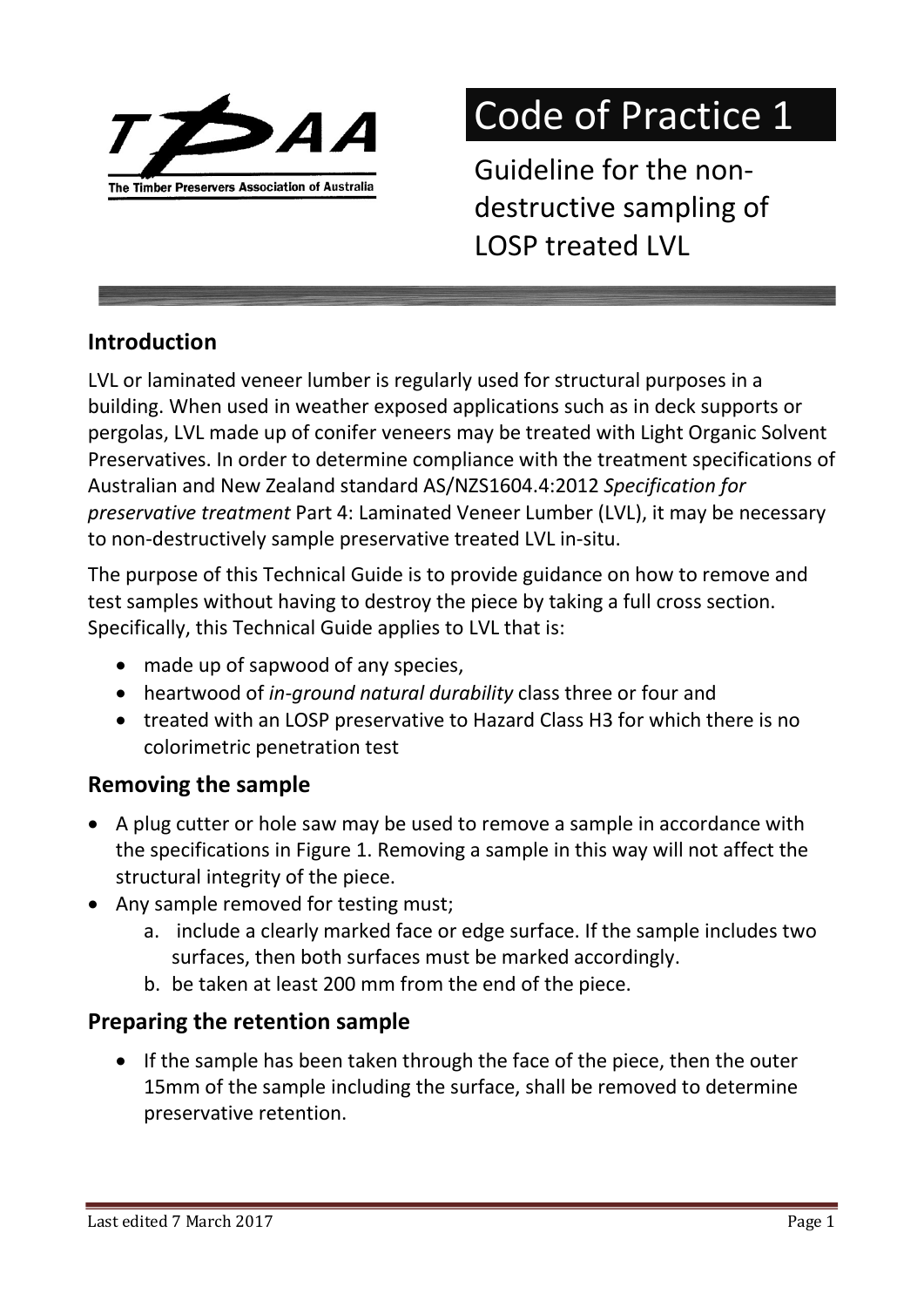#### Figure 1



Hole through thickness **Hole through the center of the depth** 



| Member<br>depth 'D' | Min. distance<br>from edge 'a' | Max hole size<br>Ø | Member<br>breadth 'B' | Maximum<br>hole size $\emptyset$ | Min. hole<br>spacing 'S' |
|---------------------|--------------------------------|--------------------|-----------------------|----------------------------------|--------------------------|
| $200mm$             | D/3                            | D/4                | 35mm                  | 8mm                              | 250mm                    |
| $>=$ 200 $mm$       | 50 <sub>mm</sub>               | 50 <sub>mm</sub>   | 45 <sub>mm</sub>      | 10 <sub>mm</sub>                 | 300 <sub>mm</sub>        |
|                     |                                |                    | 63mm                  | 14 <sub>mm</sub>                 | 400mm                    |
|                     |                                |                    | 75 mm                 | 16 <sub>mm</sub>                 | 500mm                    |

Note: The information in Figure 1 is based on information from Australian Standard AS1684 Residential Timber Framed Construction, Part 2 Non-Cyclonic Areas.

- If the sample has been taken through the face of the piece to the opposite face, the outer 15mm of the sample from and including both surfaces, shall be removed and combined to determine preservative retention.
- If the sample has been taken through the edge of the piece, then the outer 20mm of the sample including the surface, shall be removed to determine preservative retention.
- If the sample has been taken through the edge of the piece to the opposite edge, the outer 20mm of the sample from and including both surfaces, shall be removed and combined to determine preservative retention.

## Removing the penetration sample.

- The material from a face sample between 15 & 17mm shall be removed for chemical analysis. OR
- The material from an edge sample between 20 & 22mm shall be removed for chemical analysis.

## After sampling

Once the sample(s) has been removed, flood the remaining hole with a fungicide dissolved in organic solvent (eg copper naphthenate) and plug the hole with a dry tight fitting conifer dowel treated to H3 or fill the hole with silicon sealant.